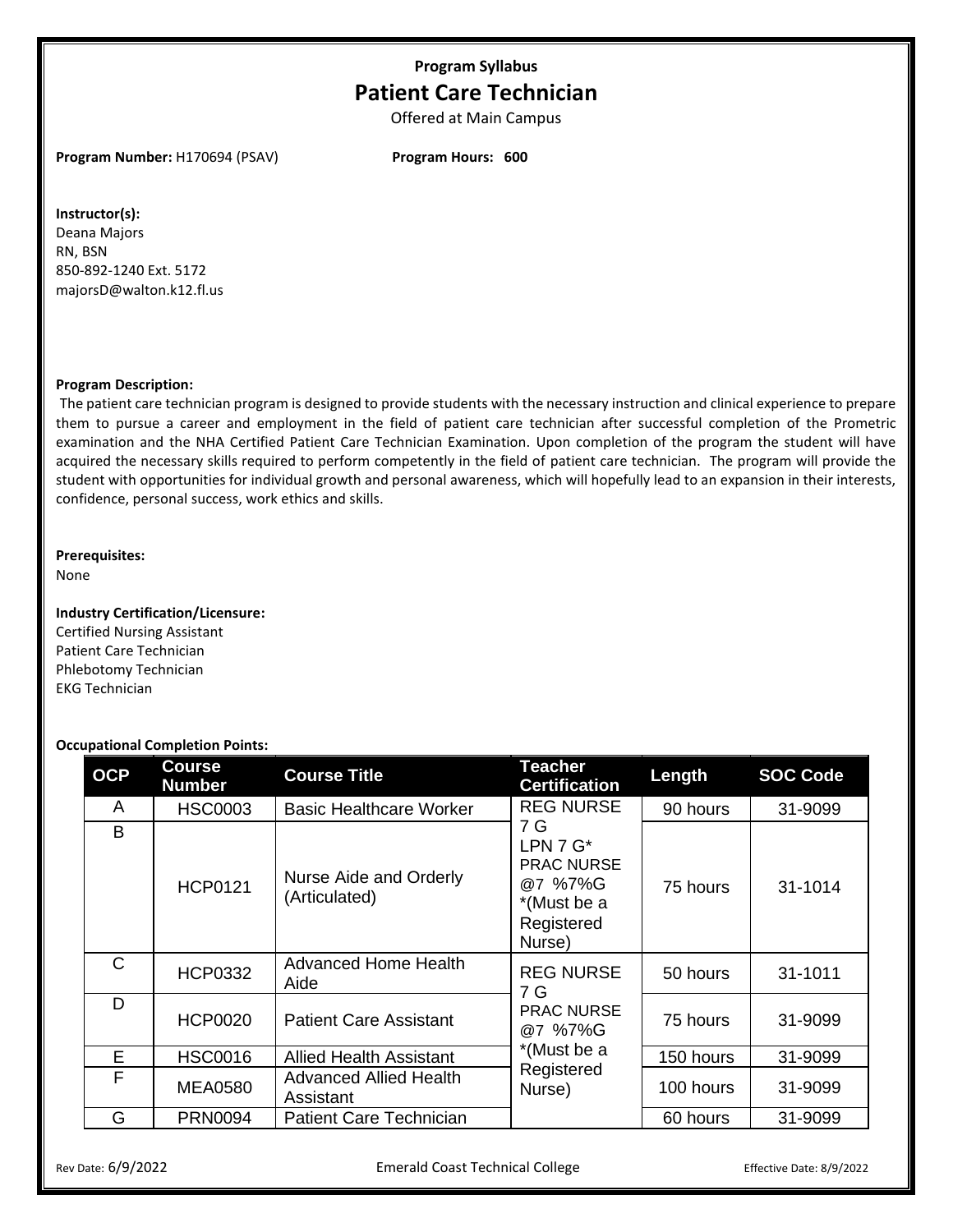## **Program Objectives and Outcomes:**

The program includes, but is not limited to:

- The courses content includes, but is not limited to:
	- 1. DOE Health Science Core (Basic Healthcare Worker) Frameworks
	- 2. DOE Articulated Patient care technician Assistant Frameworks
	- 3. DOE Advanced Home Health Aide
	- 4. DOE Patient Care Assistant
	- 5. DOE Allied Health Assistant
	- 6. DOE Advanced Allied Health Assistant
	- 7. DOE Patient Care Technician
- a. Demonstrate knowledge of the healthcare delivery system and health occupations.
- b. Demonstrate the ability to communicate and use interpersonal skills effectively.
- c. Demonstrate legal and ethical responsibilities.
- d. Demonstrate an understanding of and apply wellness and disease concepts.
- e. Recognize and practice safety and security procedures.
- f. Recognize and respond to emergency situations.
- g. Recognize and practice infection control procedures.
- h. Demonstrate an understanding of information technology applications in healthcare.
- i. Demonstrate employability skills.
- j. Demonstrate knowledge of blood borne diseases, including HIV/AIDS.
- k. Apply basic math and science skills.
- l. Use verbal and written communications specific to the nursing assistant.
- m. Demonstrate legal and ethical responsibilities specific to the nursing assistant.
- n. Perform physical comfort and safety functions specific to the nursing assistant.
- o. Provide personal patient care.
- p. Perform patient care procedures.
- q. Apply principles of nutrition.
- r. Provide care for geriatric patients.
- s. Apply the principles of infection control specific to the nursing assistant.
- t. Provide biological, psychological, and social support.
- u. Perform supervised organizational functions, following the patient plan of care.
- v. Assist with restorative (rehabilitative) activities.
- w. Perform skills related to the hospital setting (optional)
- x. Use verbal and written communications specific to home health aide.
- y. Demonstrate legal and ethical responsibilities specific to home health aide.
- z. Perform physical comfort and safety functions specific to home health aide.
- aa. Apply principles of nutrition specific to home health aide.
- bb. Apply the principles of infection control specific to home health aide.
- cc. Perform home health-care services.
- dd. Perform nursing assistant skills related to the hospital setting.
- ee. Provide nursing assistant care for the adult patient.
- ff. Perform skills representative of 1-3 major allied health areas as determined by local labor market demand.
- gg. Successfully complete a clinical rotation in the selected major allied health areas.
- hh. Perform additional skills from the previous module which are in the aide level and do not go beyond the scope of practice of unlicensed assistive personnel.
- ii. Successfully complete a clinical rotation in the selected major allied health areas.
- jj. Demonstrate knowledge of organizational and effective team member skills.
- kk. Practice organizational and effective team member skills in a clinical setting.
- ll. Demonstrate employability skills specific to practical patient care technician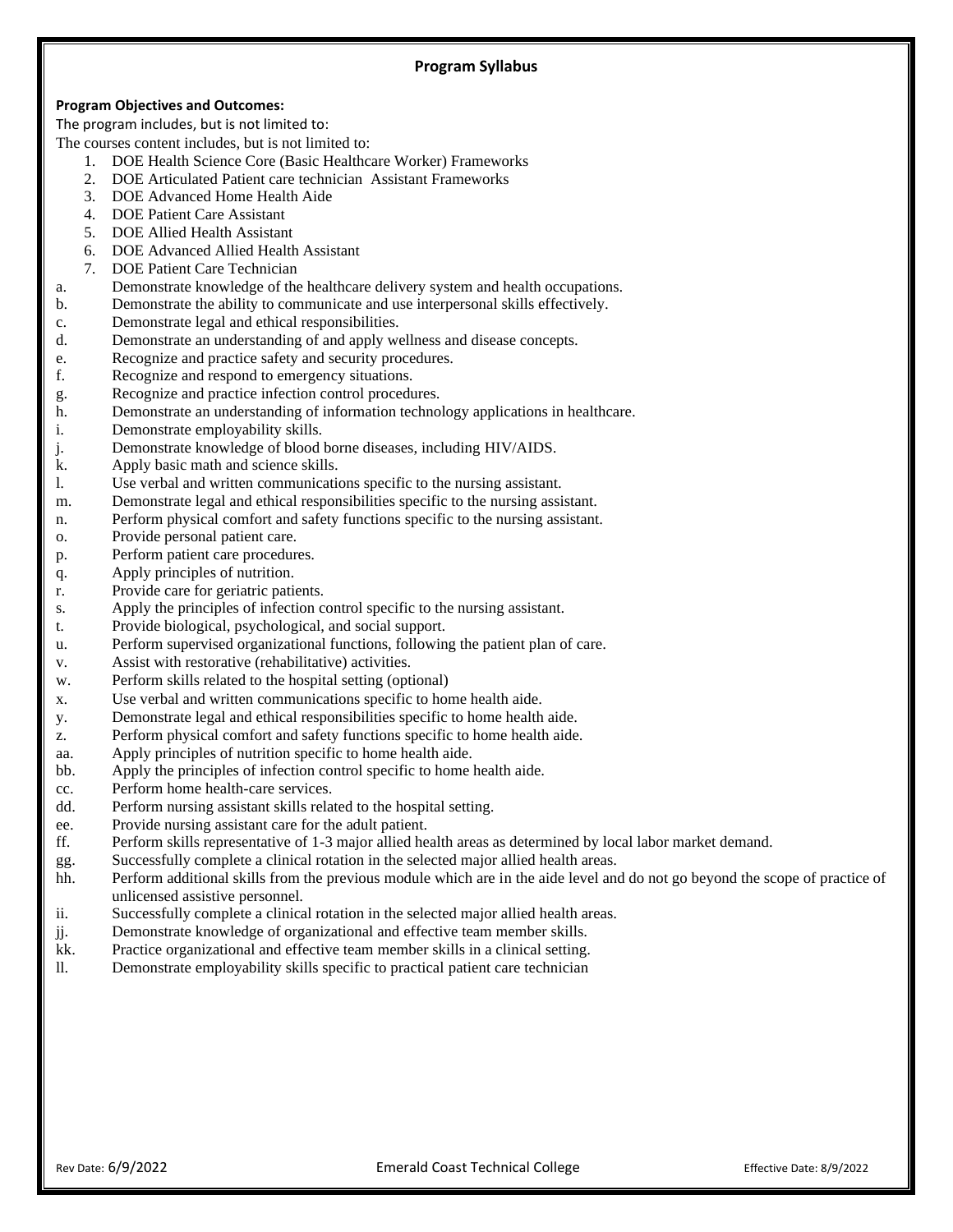| Textbook:                                                                                                                                                                                                                                                                                   |                         |                 |  |
|---------------------------------------------------------------------------------------------------------------------------------------------------------------------------------------------------------------------------------------------------------------------------------------------|-------------------------|-----------------|--|
| <b>Textbook name</b>                                                                                                                                                                                                                                                                        | ISBN #                  | <b>Edition</b>  |  |
| Hartman's Nursing Assistant Care: Long-Term Care and Home Care                                                                                                                                                                                                                              | ISBN 978-1-60425-070-1  | 3 <sup>rd</sup> |  |
| Workbook: Hartman's Nursing Asst Care: Long-Term Care and Home Care                                                                                                                                                                                                                         | ISBN: 978-1-60425-071-8 | 3 <sup>rd</sup> |  |
| Hartman's Complete Guide for the Phlebotomy Technician                                                                                                                                                                                                                                      | ISBN 978-1-60425-129-6  | 1st             |  |
| Hartman's Complete Guide for the EKG Technician                                                                                                                                                                                                                                             | ISBN 978-1-60425-107-4  | 1 <sup>st</sup> |  |
| <b>Online Resources:</b><br>Certified EKG Technician (CET) Online Study Guide 2.0 + Online Practice Test 2.0<br>Certified Patient Care Technician/Assistant (CPCT/A) Online Study Guide & Practice Test 2.0<br>Certified Phlebotomy Technician (CPT) Online Study Guide & Practice Test 2.0 |                         |                 |  |

## **Tools/Supplies/Materials:**

Students will need basic classroom supplies (pen, pencil, paper, and notebook). These supplies are to be brought to class on a daily basis. Safety equipment, specific to the patient care technician occupation, is provided, e.g., personal protective equipment. In addition, students are required to purchase 2 sets of approved uniforms, approved nursing shoes, a stethoscope, wristwatch with second hand or digital seconds, and a pocket sized note pad for clinical.

## **Grading Scale: NUMERICAL EQUIVALENT OF GRADES:**

 $100-94 = A$  $93-85 = B$  $84-77$  = C below 77% is failing

## **Clinical:**

Pass =  $P$  (77% or greater)  $Fail = F (below 77%)$ 

## **Evaluation/Assessment: EXAMINATIONS:**

The program examinations consist of written knowledge examinations and performance evaluations. A knowledge examination is given upon completion of each major topic assignment. An overall 77% on performance evaluations is required to successfully pass and proceed to the next assignment. Students are eligible and expected to sit for the Certified Nursing Assistant Examination and skills examinations after completion of OCP B.

## **Satisfactory Progress:**

Students must maintain an average of 77% in each class to pass the course and progress in the program. When a student is absent from class, the student must make up all tests or class work missed on the first day they return to class or a grade of zero will be awarded. Students will be provided with detailed assignment sheets and a specific syllabus for each course of study. Complete mastery of an area must be achieved before proceeding further. A student is not allowed to progress in the program if they have not passed each course at the time it is offered. Students are responsible for maintaining a sufficient rate of progress throughout the course.

## **Instructional Delivery Methods:**

Lecture, power points, audiovisual, team projects, skills demonstration with return demonstration.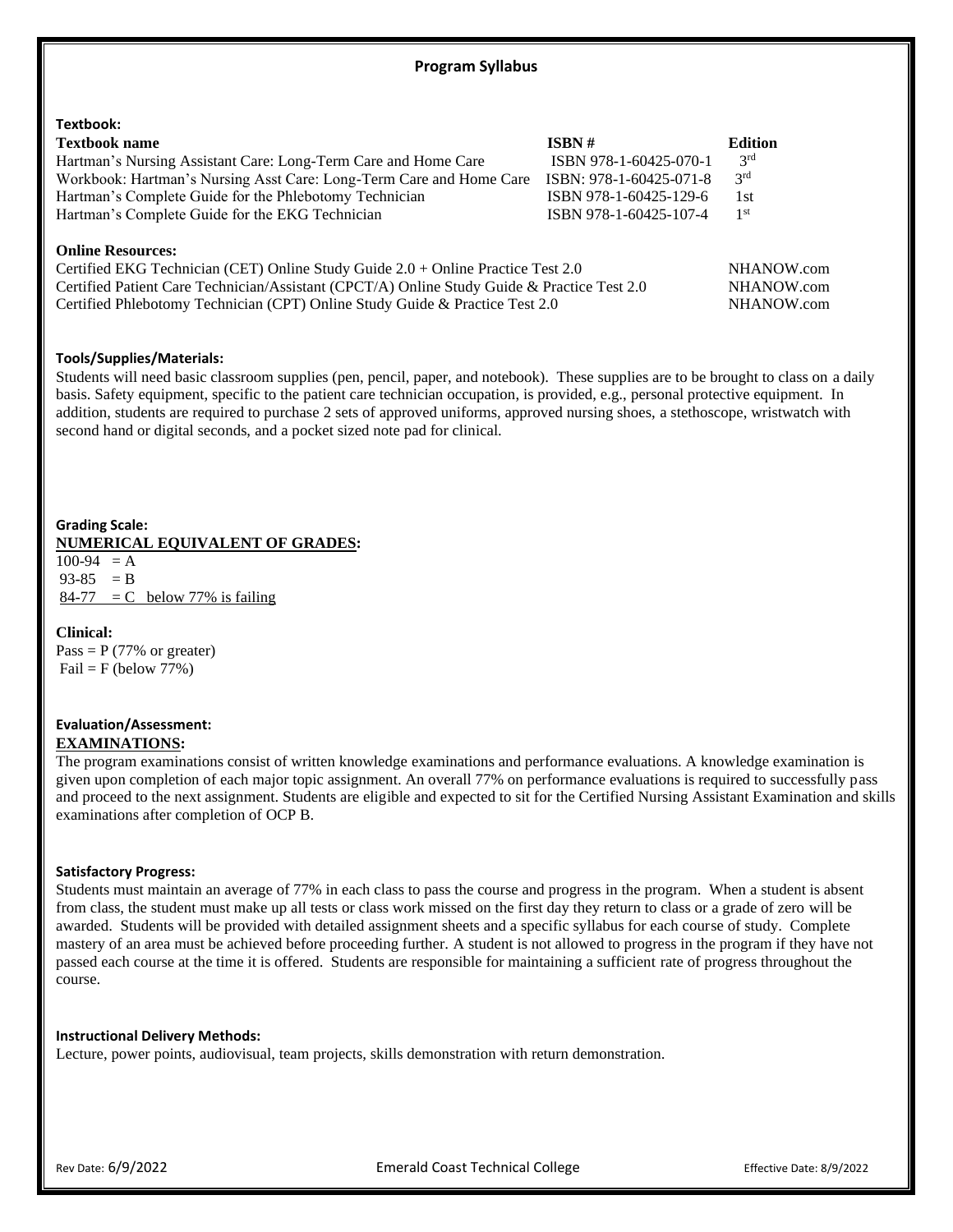## **Program Syllabus**

## **Conferences and Assistance:**

You are welcome and encouraged to come to the instructors' offices to talk over any problems you may have in this program. Conferences with instructors may be scheduled after class. Students needing assistance with problems will research along with the instructor all possibilities and utilize all reference materials to achieve a solution. In addition, Student Services personnel as well as the Adult Facilitator are available to students for assistance as needed. Subject-related problems can be presented to the class as a whole for research upon instructor's approval. Class interaction and discussion concerning health and wellness and patient care technician is encouraged.

Students who are having difficulty completing a lab assignment are encouraged to seek help from an instructor as soon as possible. The student is responsible for scheduling additional practice time as needed. These practice times are not to be scheduled during regularly scheduled lab hours.

**Classroom:** 761 N. 20<sup>th</sup> Street DeFuniak Springs, Florida 32433 Building 400 Room 120

**Office Location:**

761 N. 20<sup>th</sup> Street DeFuniak Springs, Florida 32433 Building 400 Room 120

## **Office Hours:**

Regular office hours for the instructors are Mon. – Thur., Day: 7:30 a.m. -5:00 p.m.

## **Attendance:**

The instructors will arrange individual class, lab, and clinical hours. Students are required to be present and on time for class, lab practice, and clinical in order to receive the necessary instruction and clinical experience. The student is responsible for all material covered in class. Any material missed, due to an absence, must be made up by the student. The student is responsible for completing this make up work within one week of the time missed.

If a student expects to be late to class or absent they should notify the instructor. The student should also notify the instructor in advance if they will be absent from clinical.

All hours missed whether theory or clinical must be made up. Students who believe that attendance may present a problem should discuss their situation with the instructor and with student services. Meet with instructor to schedule makeup hours.

Meeting Times/Contact Hours Day Class theory: Mon – Thur 8:00 am – 12:30 pm Day Class clinical – Varies – 7:30 am – 12:00 pm

## **Lab Equipment:**

You will be assigned specific equipment for your labs. The equipment you will use is reliable. However, with abuse or misuse, it will malfunction and become inoperable. Be careful and have the instructor demonstrate the use of the equipment before using it for the first time. Read all instructions carefully and ask questions prior to use. Keep your work area and lab areas clean and orderly while performing assignments. Return all software, equipment and lab components to the proper storage area before departing at the end of the period. The classroom lab will be clean and secured at the end of each project or period whichever comes first.